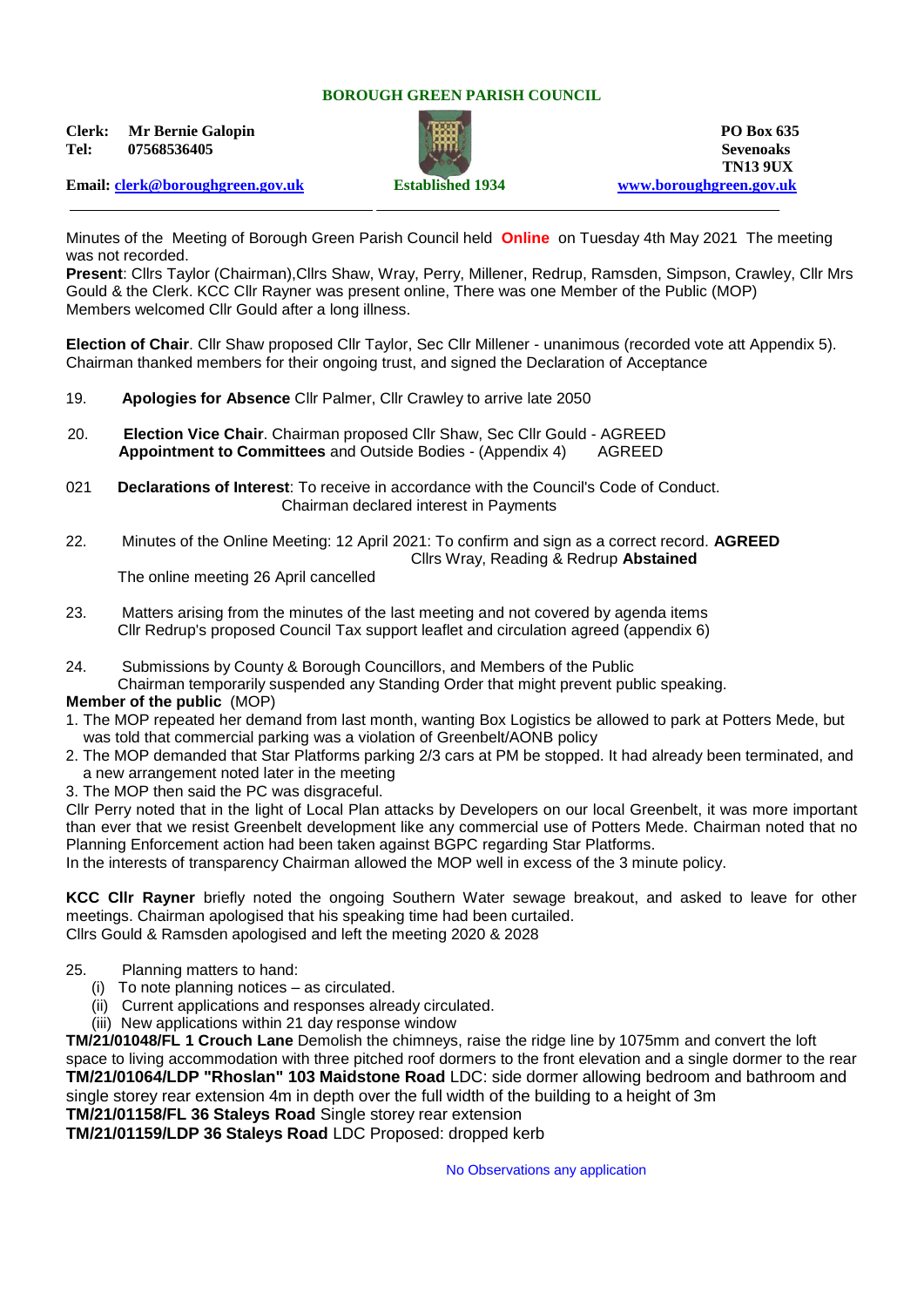# **Decisions for noting**

# **TM/21/00612/PDVDAS 12 Brockway** General Permitted Development refused, full application required **Planning Enforcement**

**Wrotham, Ightham And Stansted** 21/00146/COM 1 Borough Green Rd alleged unauthorised breach of condition regarding hours of operation and storage of vehicles There is no enforcement action against BGPC re Potters Mede

TPO in progress Eucalyptus junction Lingfield and Crowhill Rds

# 026 **Correspondence** – as circulated and incorporated into agenda items KALC Planning Conference invitation KCC request for streetlight attachment permit application KCC Self Employed Tax scam circulated all noted

# 27. **Potters Mede** Grounds and Pavilion

- BT and CCTV connection cancellation deferred Wi-Fi may be needed short term
- (ii) Discussion about Dog Fouling caught on CCTV
- (iii) Parking request Annetts Hall resident discussed above no further action. Noted that the Star Platforms parking had been ended, and the Star Running hire was a legitimate arrangement and compliant with Greenbelt/AONB Recreation use policies

# 28 **Recreation Ground**:

- (i) Rec footpath surfacing., upgrade existing path 3 quotes were tabled SSP £17000, Arnold £18432, Abacus £14097. Redlynch had not quoted. After considerable discussion it was agreed that Abacus provided the best value, subject to confirmation that measurements were accurate, and that there would be no extra charges re sub-surface. Chairman Proposed Abacus, sec Cllr Perry - **AGREED**
- (ii) Rec Revamp progress. Because of pressures of work the Mums had stepped back, and Cllr Wray had resigned as the PC liaison/Chair. However, there was still considerable will amongst the PC to move the main project forward, It was agreed that the Mums could be given until the next meeting to decide if they wanted to take it forward again with PC backing, Cllr Wray to contact the Mums - AGREED There was a significant feeling amongst members that the existing play area needed some measure of upgrading, but was structurally sound. If the complete refurbishment using outside funding was not taken forward, there would be a concerted piecemeal campaign to upgrade the existing park (Plan B), possibly adding some new items of equipment after due consultation with users.

# 29 **Village Enhancements**:

- (i) Cooper Land transfer map agreed, progressing
- Crest Isles Quarry East transfer Cllrs Perry and Chairman signed the Transfer Document obo BGPC (ii) A25 gateway legal challenge - Part 2 update
- (iii) Public Toilet, Staleys Acre and Crowhill transfers progressing.
- (iv) Salt supplies- proposal for gritter attachment, salt supplies and storage awaiting costs
- (v) Harrison Rd wall repair Nick Taylor has completed, Barry has strimmed path desire lines.
- (vi) To note Platt Gateway painting, and future removal of redundant signs

# 30. **Financial Matters**:

- (i) Clerk's RFO Report.& Audit Progress
- (ii) Clerk to present Bank Reconciliations as at 31 March 2021 (appendix 2) Note balances only due to Y/E awaiting finalisation. Clerk reported apx £11000 VAT reclaim pending
- (iii) Donations/grants as circulated in hand Clerk suggested with liaison with Church and School Welfare Officers to identify hardship in families that could be supported by PC Grants to those organisations - agreed in principle - to be confirmed and actioned by email.
- (iv) Clerk tabled documentation (appendix 3) re CCLA account, noting that this would allow transfer of funds to ensure all accounts fell within the £85k protection afforded by the Government, and that this account also generated a small interest return. It was agreed to transfer £31,000 from Natwest \*\*811 to set up the account.
- (v) **Payments**: to approve as listed and circulated to all Cllrs. Invoice list agreed and signed by Cllr Gould and Chair (Appendix 1) Prop Cllr Perry Sec Cllr Millener **AGREED** Chairman abstained - expenses payment for swing seats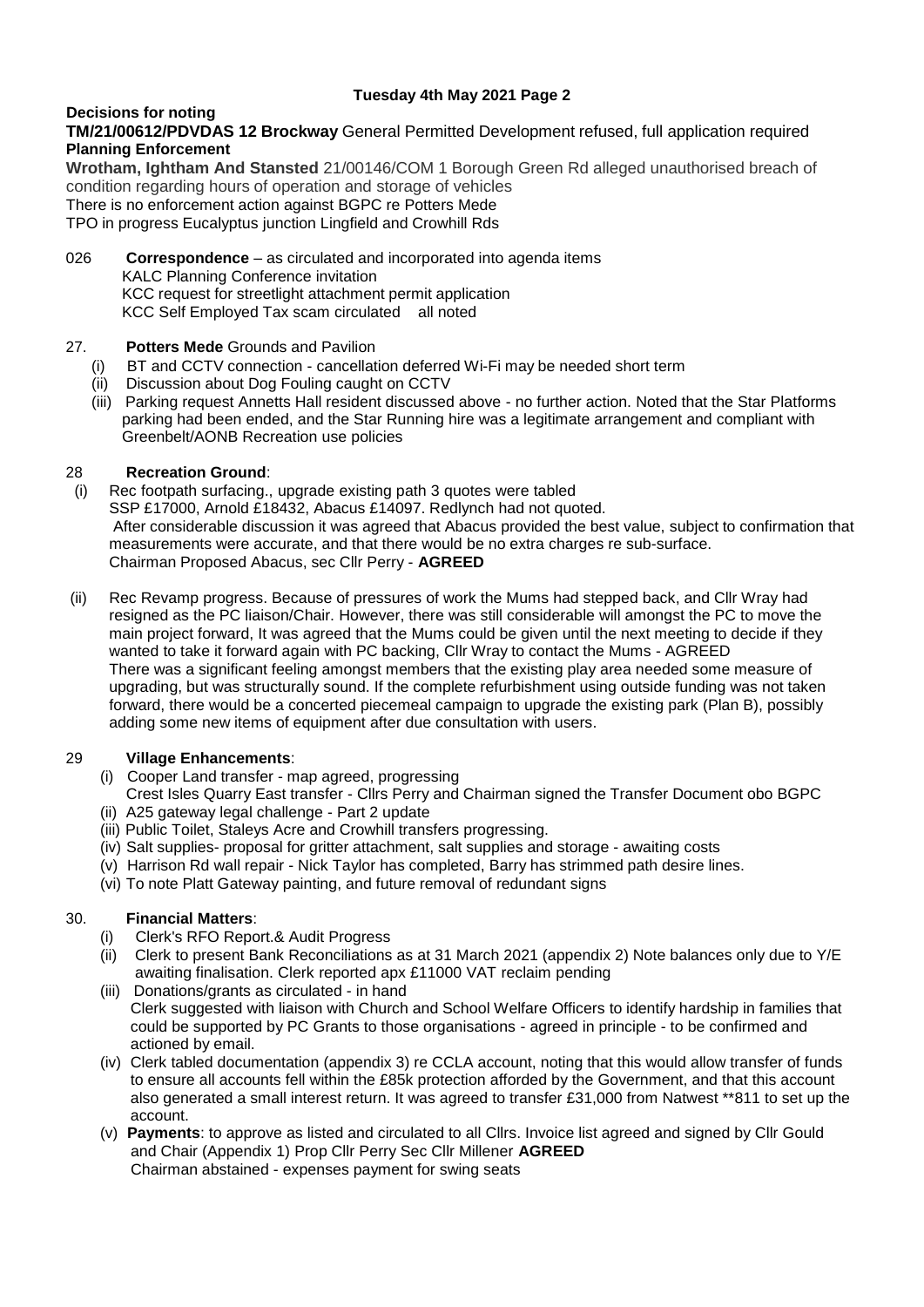- 31 **Website** Social Media, Compliance & Risk:
	- (i) Cllr Crawley will set up BGPC's own Facebook page, operated by the Clerk. The Pinboard persona will be dropped after noting the new page for all BGPC information. Whilst Freedom of Speech is important, it was felt that even expressly personal posts could reflect on the PC, so members were urged to withdraw.

# 32 **T&MBC Local Plan**:

(i) No update

#### 033 **Highways and Streetlighting**:

- (i) R Body entrance " Caution HGVs Turning" sign to be installed. KCC approved, R Body offered to pay
- (ii) Streetlighting KCC request for attachment permits (corr) noted, Chairman to progress

#### . 034 **Sandpits Quarries and Landfills**:

- (i) To Note residential fly-tipping onto R Body's landfill site. Chairman reported on site meeting
- 035 Councillor's Reports from outside bodies (max 3 mins) **None**
- 036. Future dates:
	- (i) Date of Next Meeting:7.30 pm Thursday 3rd /Friday 4th June at Potters Mede tba Zoom meeting of the Finance Committee to approve & recommend the Y/E Accounts Date tba
	- (ii) The Parish Office will not be open, and Parish Annual Meeting Deferred.

At other times, appointments can be arranged to meet the Clerk, queries raised or ideas exchanged using the contact details above.

- 037. Exclusion of Public and Press: Pursuant to Section1(2) of the Public Bodies (Admission to Meetings) Act 1960 Chairman to move that the press and public be excluded from the remainder of the meeting during consideration of any item.
- **Part 2** A25 Hedge legal matters Chairman advised that with the assistance of the Solicitor and Counsel an offer had been lodged, response awaited. There was some further discussion regarding the Star Platforms parking issue Meeting closed at 22.23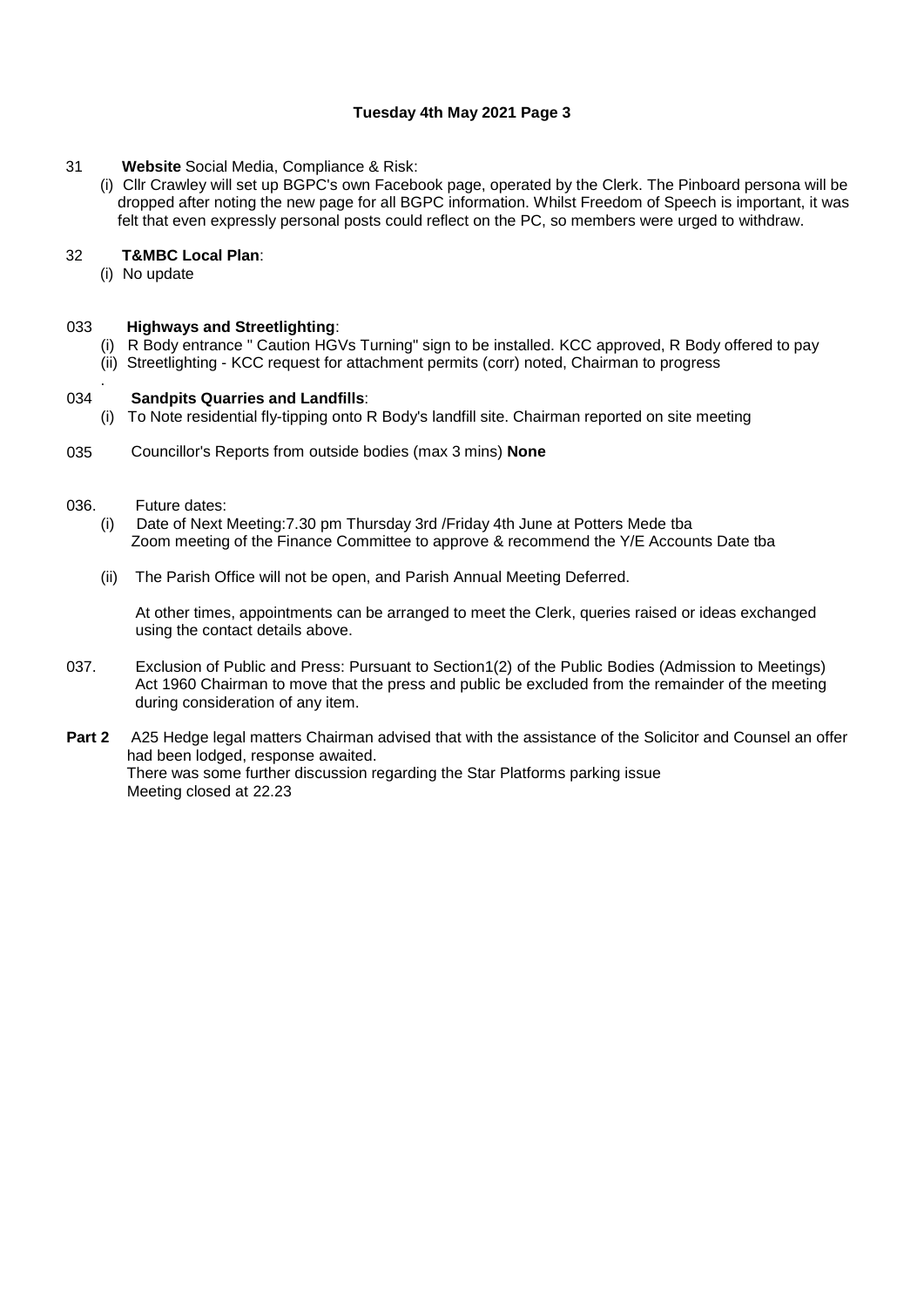| <b>APPENDIX 1 PAYMENTS</b>                                                          |  |  |          |     |
|-------------------------------------------------------------------------------------|--|--|----------|-----|
| BGPC Payments Authorisation Sheet A/C ***857<br>Month: May 2021                     |  |  |          |     |
|                                                                                     |  |  | £        |     |
| <b>Payments</b>                                                                     |  |  |          |     |
| <b>Standard On-Line Payments (Approximate)</b>                                      |  |  |          |     |
| <b>Staff Wages</b>                                                                  |  |  | 4033.99  |     |
| <b>HMRC</b>                                                                         |  |  | 1772.4   |     |
| <b>KCC Pensions</b>                                                                 |  |  | 1013.78  |     |
| <b>Monthly Direct Debits</b>                                                        |  |  |          |     |
| Zen Internet                                                                        |  |  | 10.79    |     |
| Wex *                                                                               |  |  | 93.48    |     |
| Castle Water                                                                        |  |  | 40.32    |     |
| ALD                                                                                 |  |  | 301.32   |     |
| E-On                                                                                |  |  | 469.14   |     |
| <b>EDF Energy</b>                                                                   |  |  |          | 338 |
| <b>EDF Energy</b>                                                                   |  |  |          | 13  |
| Bank Charges*                                                                       |  |  | 15.64    |     |
| * Variable                                                                          |  |  |          |     |
| <b>Online Banking Payments</b>                                                      |  |  |          |     |
| B Galopin (refund for Microsoft ann sub)                                            |  |  | 79.99    |     |
| M Taylor (refund for children's swing seats)                                        |  |  | 325.8    |     |
| KALC annual subscription                                                            |  |  | 1516.27  |     |
| Commercial Services, inv LNS3112                                                    |  |  |          | 480 |
| Warners Solicitors, inv 3003644                                                     |  |  | 13578    |     |
| <b>Cheque Payments</b>                                                              |  |  |          |     |
| Nil                                                                                 |  |  |          | 0   |
|                                                                                     |  |  |          |     |
| May 2021: Total Payments                                                            |  |  | 24081.92 |     |
| Note pre-approval N Taylor £1500 pending invoice<br><b>Harrison Rd Wall rebuild</b> |  |  |          |     |
| Authorisation                                                                       |  |  |          |     |
| Cllrs Taylor & Gould                                                                |  |  |          |     |
|                                                                                     |  |  |          |     |

Againster S. Gould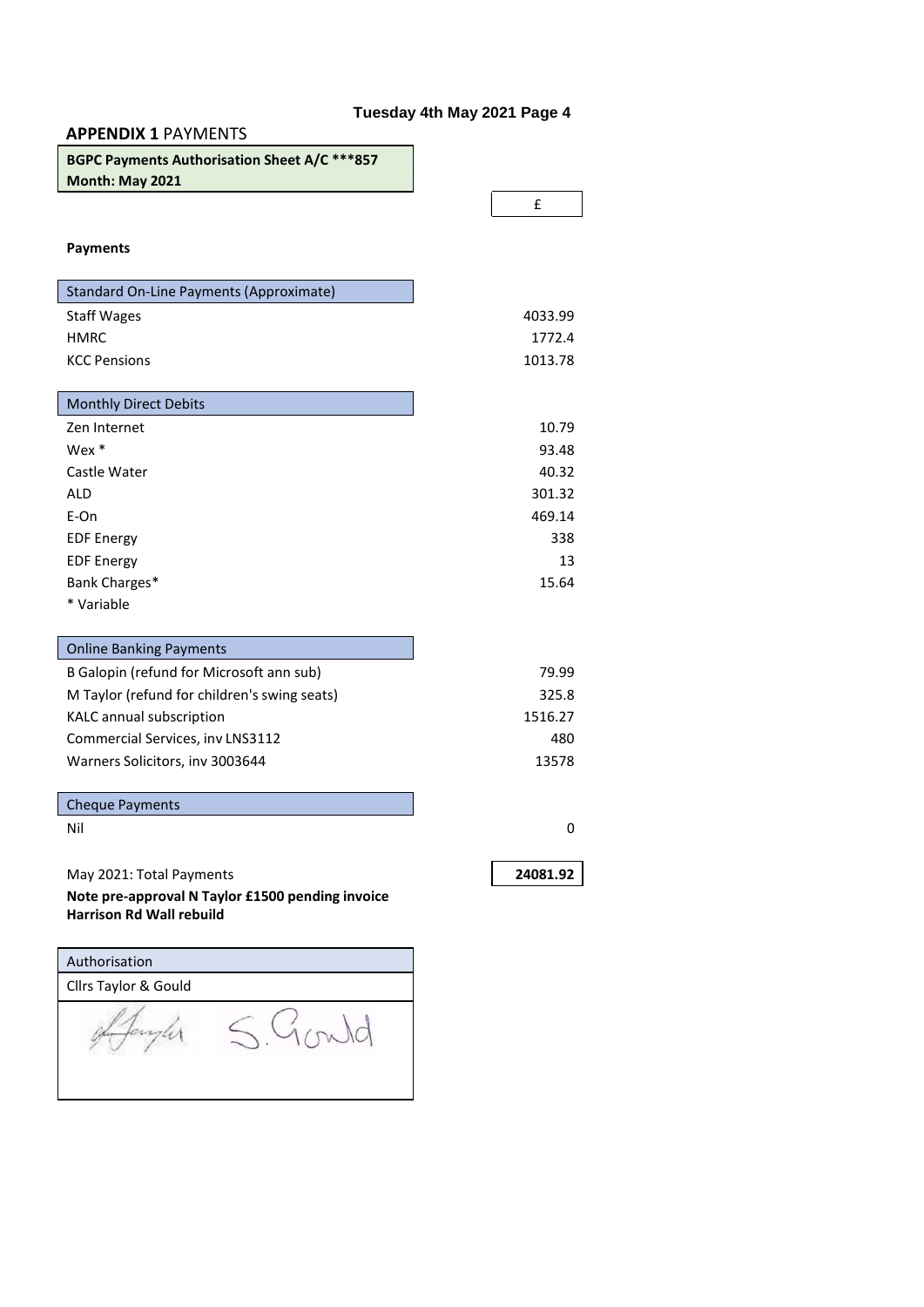# **APPENDIX 2 ACCOUNT BALANCES**

1. Bank Accounts:

The balances on our three bank accounts are as follows:

- Natwest: Current A/C \*\*\*\*\*857 £100.00
- Natwest BRA1 A/C \*\*\*\*\*811 £139,597.59<br>Unity Trust Bank Account £84982.00
- Unity Trust Bank Account -

The reconciliations for April 2021 will follow this week once last year's ledgers are closed, following the conclusion of the year end procedures.

================================================================================

## **APPENDIX 3**

**CCLA** (Churches, Charities and Local Authorities Investment Management Fund)

2. Additional financial arrangements:

Over the past few months we've had a number of discussions regarding the opening of a new bank account. As you are all aware, banks will cover savings/funds to a maximum of £85,000 under the FSCS. Towards the end of the last financial year we were operating with funds below this threshold and therefore the need to open an additional bank account was not as important as before. However, following the receipt of our new precept (roughly £100k) in April 2021, our Natwest balances exceed the financial threshold for the FSCS. The problem with opening another bank account is that most local and high street banks will not provide any interest, they want us to transfer all of our funds into a single bank account or have cumbersome (call centres) and costly arrangements for gaining access/transferring funds. Some banks are still not opening new business accounts that are suitable for us as a parish council. Clearly, such arrangements don't make our money 'work', do not keep our cash protected and make it difficult to access our money.

Considering our financial aims of balancing risk (security of funds), reward (gaining some interest) and having ready access to our funds, I've looked at what many other parish councils, local authorities and charities are doing in the UK, at this post COVID time. Many of these organisations are now investing more cash in low risk recognised financial funds. Considering this, I have not opened up another bank account. Instead, I propose that we invest our excess funds (above £85k) in a recognised, safe, secure and established investment management fund. I have checked the rules with NALC and KALC and this strategy is actively encouraged and is being adopted by many parish councils across the UK.

It's important to identify and elect an established investment fund that is highly supportive to the needs of parish councils. Therefore, I contacted the Churches, Charities and Local Authorities (CCLA) Investment Management Fund and have opened a **Public Sector Deposit Account** with them. The fund is already set up with signatories of Mike Taylor, Tim Shaw, Sandra Gould and Scott Millener, so this can be activated at any time (once ratified by our members at our meeting this evening). Decisions to transfer funds between our Natwest account and the **CCLA** fund can be made at our monthly meetings. I will seek your authority to deposit excess funds into this account asap, provided you, as members, are happy with this arrangement. I propose an initial investment of £31k. This will bring our Natwest & Unity Trust balances to under £85k at both banks.

If better deals and opportunities become evident, as we progress out of COVID, our arrangements can be reviewed again. This arrangement can be S/T or L/T and can be changed at any time.

Main Features – CCLA Public Sector Deposit Account.

- Interest rate is 1.2%. Whilst this is not a lot it is higher than most other banks.
- Fees are 0.8% of interest earned. This means that when the interest rates (earned/charged) are netted off we will always receive a surplus of income over fees. No other fees.
- Transactions are authorised by two councillor signatories.
- Minimum initial investment of £25k but this amount can go up and down depending upon our financial position with other bank accounts.
- Easy access to funds. Easy transferability of funds between CCLA and Natwest (principle bank account)
- Dedicated and specialist parish council advisors available, so no need to spend hours trying to get through vis call centres.
- There are other savings plans available for us to consider in the future.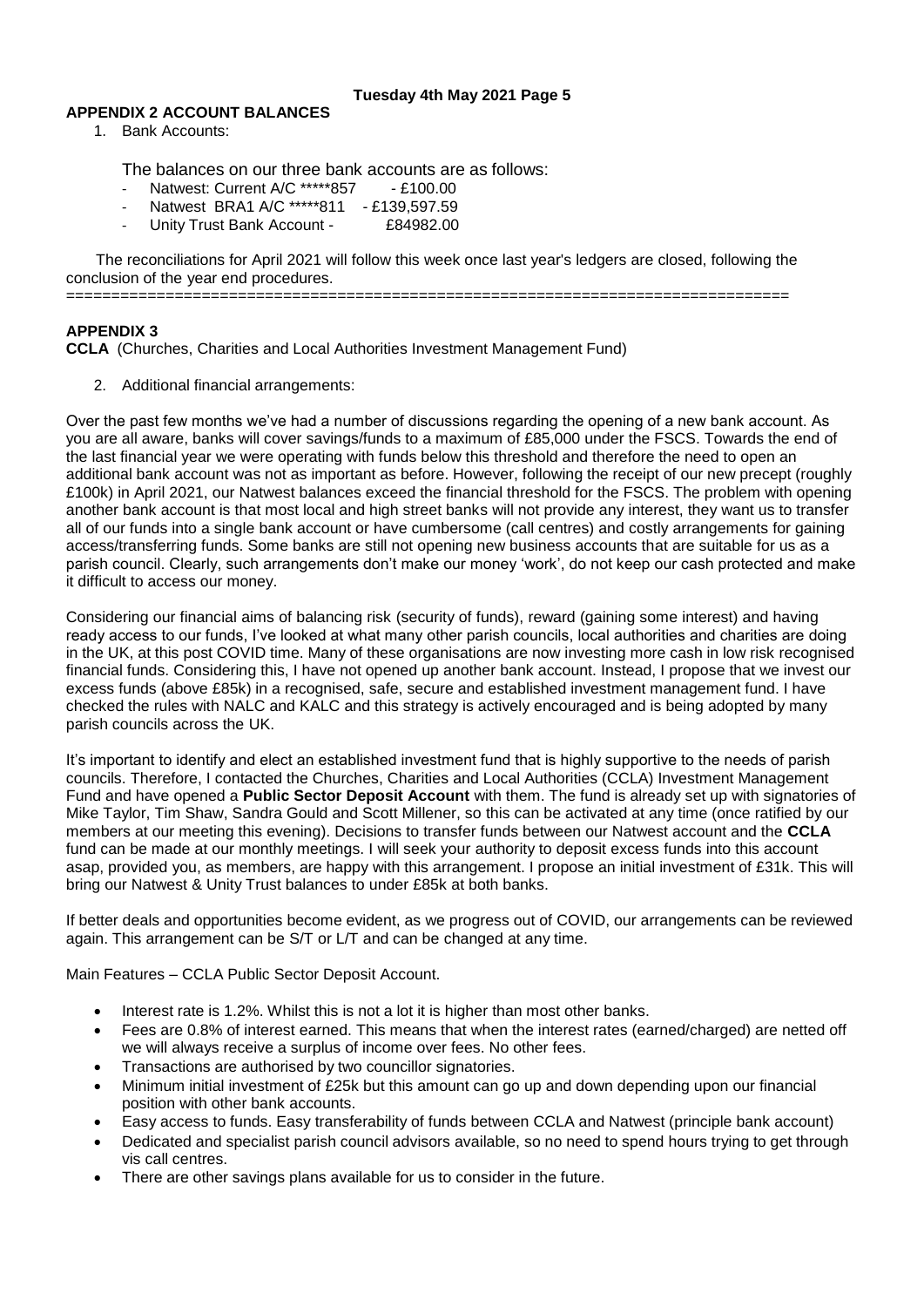- Whilst not coveted by the FSCS CCLA have been in operation since 1958 and are as safe as they come. Any concerns and our cash can be removed asap.
- Investment in low risk UK investments only.
- Ethical principles, re investments.

# **Company Overview**

CCLA has been around since 1958 and has a long history of managing funds. CCLA currently manages over £12bn of investments on behalf of its clients.

£2.5bn of this is managed on behalf of Local Authorities, ranging from the smallest parish councils to the largest principal authorities.

CCLA is owned by its clients and the local authority part is owned by the Local Authorities Mutual Investment Trust (LAMIT). The Local Government Association (LGA) support the appointment process to the LAMIT board. There are over 700 Local Authority clients and around 350 Town and Parish Councils who invest with CCLA. The chart below shows CCLA investor in the region. (Orange = Town and Parish Councils | Black = Principal Authorities | Grey = Other (local associations, PCC etc.)



# **Public Sector Deposit Fund (PSDF)**

The PSDF is a cash based, AAA rated, money market fund (MMF) with daily dealing and access to cash *(if you let us know by 11.30am you have the funds back same day)*. The fund is low risk, provides good liquidity and good yield. There is a high level of diversification in this fund and only top quality credit rated organisations are used. The CCLA website is updated every day with details of where this money has been invested. There is an initial deposit but this amount can be withdrawn to zero and the account used as and when required.

### ================================================ **APPENDIX 4 COMMITTEES & APPOINTMENTS**

**Finance & General Purposes** – Cllrs Mrs Gould, Millener, Shaw, and Taylor. Other Cllrs may attend as they wish or as subsequently agreed by the council. Complaints - Any Cllr may be asked as and when required. KALC – Cllrs Shaw and Taylor Parish Partnership Panel – Cllrs Taylor and Perry Village Hall Representative – Cllr Redrup Men of Trees - Cllrs Taylor and A.N. OTHER H+H CELCON LIAISON Cllrs Shaw, Perry, Millener & Simpson Skate Park – Cllrs Taylor and Millener JPCTCG – Cllrs Perry and Shaw T&MBC Standards Cttee – Cllr Taylor & Simpson Potters Mede Support Group – Cllrs Millener and Ramsden J5 Slips - Cllrs Perry & Shaw Kent Rail Forum – Cllrs Perry and Shaw GATWICK FORUMS HWCAAG - Cllr Perry Sports Clubs Liaison Cllr Reading Basted Mill Public Open Space - TMBC Only 3G Pitch (Wrotham School) BGPC not a member